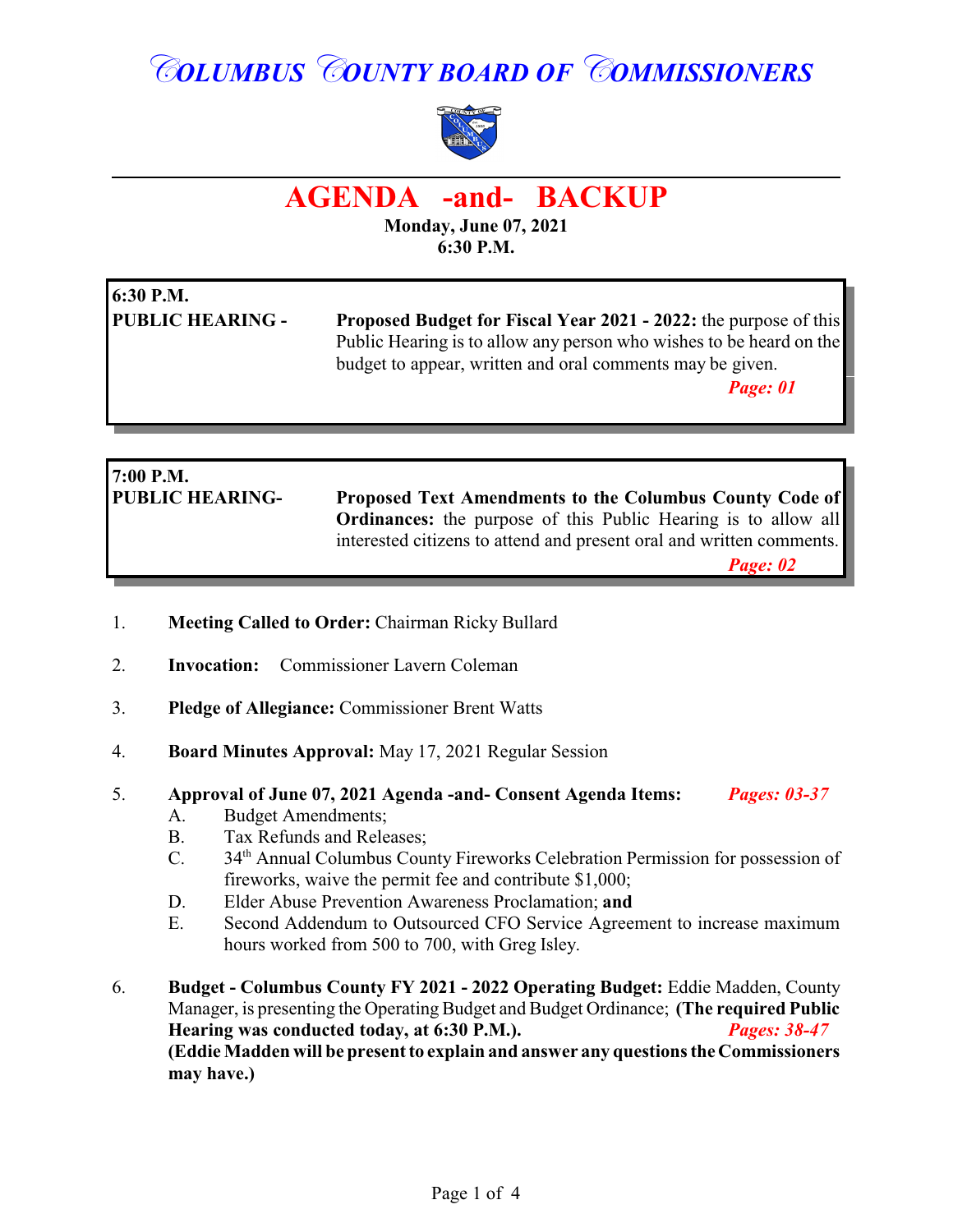- 7. **CDBG-2019 Neighborhood Revitalization Program Amendment Public Hearing: Joshua Outlaw Consultant for The Adams Company, is requesting the establishment of June 21, 2021, at 6:30 P.M., or as soon thereafter may be heard, for a public hearing for the Program Amendment.** *Page: 48* **(Joshua Outlaw will be present to explain and answer any questions the Commissioners may have.)**
- 8. **Board of Elections Preliminary Consideration of Voting Equipment Purchase:** Carla Strickland, Elections Director, is requesting Board approval of the preliminary consideration.

*Pages: 49-58* 

**(Carla Strickland will be present to explain and answer any questions the Commissioners may have.)**

- 9. **Planning Proposed Text Amendments to the Columbus County Code of Ordinances, Chapter 10, Parts 1,2,3, and 4:** Samantha Alsup, Planning Director, is requesting Board approval of these text amendments in accordance with NCGS 160D. The required Public Hearing was conducted on this date at 7:00 P.M. *Pages: 59-60* **(Samanthawill be present to explain and answer any questions the Commissioners may have,)**
- 10. **Sheriff Columbus County Animal Control Ordinance -First Reading:** Sheriff Greene is requesting the Board to accept the first reading, and set the second reading for June 21, 2021 Meeting. *Page: 61* **(Sheriff Greene and Amanda Prince will be present to explain and answer any questions the Commissioners may have.)**
- 11. **Public Input**
- 12. **Finance Establishment of Date and Time for Public Hearing on Purchase Financing of the Truist/BB&T North Campus and Courthouse Branch Properties:** Jay Leatherman, Interim Finance Director, is requesting the Board to establish June 21, 2021, at 6:30 P.M., or as soon thereafter may be heard, as the date and time for this Public Hearing.

*Page: 62*

**(Jay Leatherman will be present to explain and answer any questions the Commissioners may have.)**

- 13. **Finance Approval of Ordinance Making Appropriations to the Capital Project Fund:** Jay Leatherman, Interim Finance Director, is requesting Board approval. *Pages: 63-65* **(Jay Leatherman will be present to explain and answer any questions the Commissioners may have.)**
- 14. **Administration - Maintenance Management and Fleet Rental Agreement with Enterprises Fleet Management Approval, and Approval for Eddie Madden, County Manager, to Sign all Needed Documents, After Review and Approval by County Attorney and Finance Director:** Eddie Madden is requesting Board approval of the Agreement, and approval of Eddie Madden to sign all needed documents. *Pages: 66-71* **(Eddie Madden will be present to explain and answer any questions the Commissioners may have.)**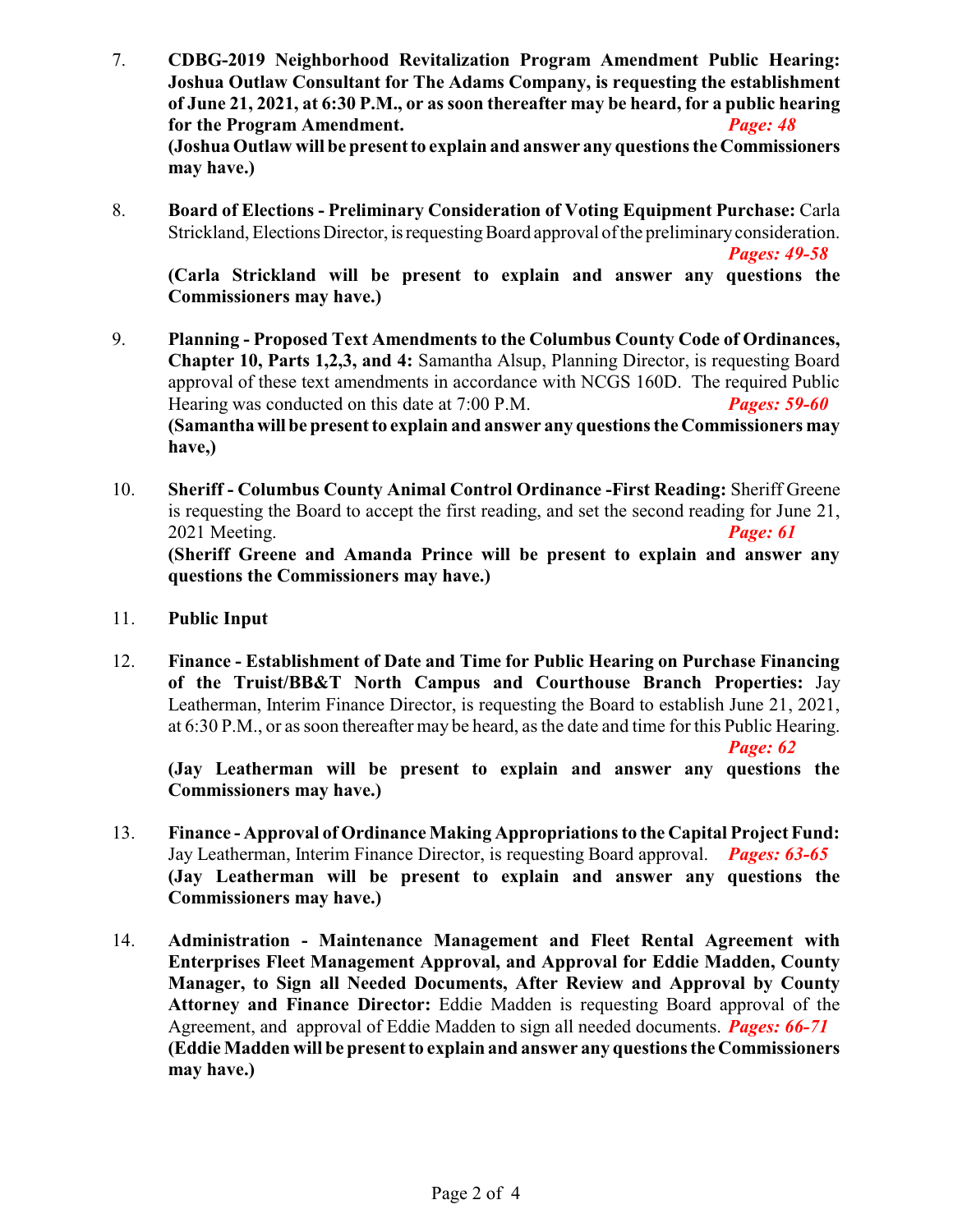- 15. **Governing Body Designation of Voting Delegate for NCACC Annual Conference:** Chairman Bullard is requesting official designation of the voting delegate for the NCACC Annual Conference. *Pages: 72-73* **(Chairman Bullard will be present to explain and answer all questions the Commissioners may have.)**
- 16. **Administration- ATMC Broadband Expansion Committee:** Eddie Madden, County Manager, is requesting the Board appoint and approve the eight (8) member Broadband Committee. *Page: 74* **(Eddie Madden will be present to explain and answer any questions the Commissioners may have.)**
- 17. **Recreation Complex Master Plan Committee Approval of Suggested Appointments:** Eddie Madden, County Manager, is requesting Board approval of the suggested appointments. *Page: 75* **(Eddie Madden will be present to explain and answer any questions the Commissioners may have.)**
- 18. **Appointments/Re-Appointments/Replacements to Committees, Boards and Commissions:** June B. Hall, Clerk to the Board, is requesting the following appointments/ re-appointments/ replacements be made. *Page: 76*

#### Legend: EB = Entire Board **Listed Zone # = Individual Commissioner**

| <b>Zone I:</b>        | <b>Jerome McMillian</b> | <b>Zone V:</b>   | <b>Brent Watts</b>         |
|-----------------------|-------------------------|------------------|----------------------------|
| <b>Zone II:</b>       | <b>Chris Smith</b>      | <b>Zone VI:</b>  | <b>Ricky Bullard</b>       |
| $\mathbf{Zone}$ III : | Giles E. Byrd, Jr.      | <b>Zone VII:</b> | <b>Charles T. McDowell</b> |
| <b>Zone IV</b> :      | <b>Lavern Coleman</b>   |                  |                            |

| <b>COMMITTEE</b>                                             | ZONE/<br>EB        | PERSON(S)                | <b>EXPIR.</b><br><b>DATE</b> |
|--------------------------------------------------------------|--------------------|--------------------------|------------------------------|
| Aging Advisory Council (Region O) - COG-                     | EB                 | Guy Long<br>Gene McNeil  | 06/30/2021<br>06/30/2021     |
| Animal Control Advisory Council                              | $\mathop{\rm III}$ | Millie Freeman           | 07/17-2021                   |
| Brunswick Zoning, Planning Board and Board of<br>Adjustments | EB                 | Caletta Faulk - ETJ      | $05 - 17 - 2021$             |
| Cape Fear RC & D                                             | EB                 | Vacancy (Kipling Godwin) |                              |
| Cerro Gordon Planning and Zoning Board                       | EB                 | Raymond Gowans - ETJ     | $01 - 03 - 2021$             |
| Economic Development Commission Board of<br><b>Directors</b> | $\mathbf{I}$       | <b>Rusty Worley</b>      | 06/30/2021                   |
| Fair Bluff Board of Adjustments                              | EB                 | Frank Horne - ETJ        | January,<br>2021             |